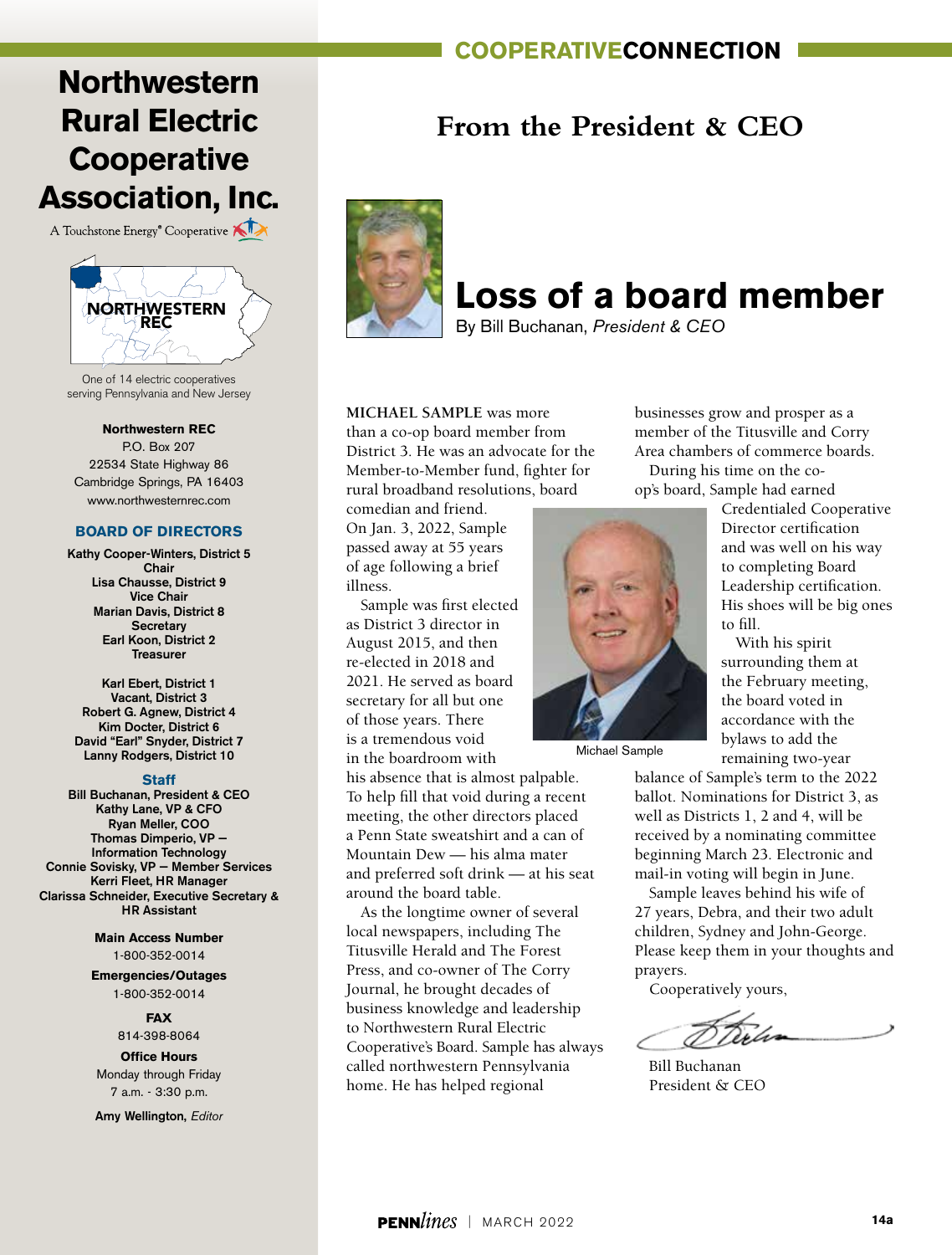## **Members in Districts 1, 2, 3 and 4: Are you ready to serve?**

By Amy Wellington, *Director of Communications*



**IN ONE** of the most notable inaugural speeches given, John F. Kennedy spoke his famous words, "Ask not what your country can do for you, ask what you can do for your country." His inspiring words urged Americans to take actions that benefited the greater good. In essence, Kennedy was saying our country thrives when we all contribute our talents to the common good.

On a smaller scale, I think the same can be said about our co-op, specifically with regard to our board members. Northwestern Rural Electric Cooperative's (REC) board members are community-minded individuals with a variety of skill sets. Our board is made up of farmers, business owners, educators and other community leaders. We rely on their many talents to help us make informed decisions on long-term priorities and investments. Our directors live right here in the coop's service area, and we consider them the eyes and ears of the community because they provide their perspective on important community issues.

We recognize it takes many people with different skills to create a wellrounded board that can represent the full spectrum of our community. That's why when we're seeking new directors, we want folks with diverse perspectives, experience, expertise and views. We're

seeking members of our community who can apply their unique talents to benefit all of our friends and neighbors. But above all else, we're looking for folks who love our community and want to see it thrive now and in the future.

If you are interested in running for your district or would like to nominate another member for any of the districts, there are a few qualifications you must meet before becoming a director. They include the following (this is not a complete list):

- $\blacktriangleright$  Your primary residential home (within that district) must have received Northwestern REC electric service for at least one year prior.
- You must be a member in good standing with no outstanding balances for at least one year.
- You cannot be an employee of any cooperative or association within the past three years.
- k You cannot be a close relative of an employee or current director.
- ▶ You cannot be convicted of a felony within the past five years.
- ▶ You cannot be a candidate or incumbent for elected public office at the countywide level or above.

Please review the director position description and the full list of qualifications at northwesternrec.com/

content/running-board before submitting your nomination.

Any member, regardless of their district, can nominate another member for any of the districts up for election. The nominee, however, must live in the district of which he or she is being nominated. Here is a breakdown of Districts 1, 2, 3 and 4:

**District 1** — Springfield, Conneaut, Girard, Elk Creek, and Franklin townships and Cranesville and Platea boroughs in Erie County; and parts of Monroe Township and the City of Conneaut in Ashtabula County, Ohio.

**District 2** — McKean, Washington, Waterford and LeBoeuf townships and Edinboro Borough in Erie County.

**District 3** — Amity, Union, Wayne, and Concord townships and Elgin and Union City boroughs in Erie County; and Spring Creek Township in Warren County.

**District 4** — Beaver, Spring, Conneaut, Summerhill, Summit, Sadsbury, and Pine townships and Conneautville Borough in Crawford County; and Pierpont and parts of Richmond and Monroe townships in Ashtabula County, Ohio.

Nominations should be emailed to nominations@northwesternrec.com by the May 22, 2022, deadline.

Once all nominees are certified by the Member Panel for Director Elections, voting will begin on June 21, 2022, with online, electronic and mail-in ballots. Election results will be announced during the cooperative's 86th annual meeting, currently scheduled for Saturday, Aug. 20, at the New Beginnings Church of God on Leslie Road in Meadville.

Terms for Districts 1, 2 and 4 are for three years, while the District 3 term is for the remaining two years of Michael Sample's term (please see the CEO column on page 14a).

Should you have any questions, please feel free to call us at 800- 352-0014 or chat with us online at NorthwesternREC.com. a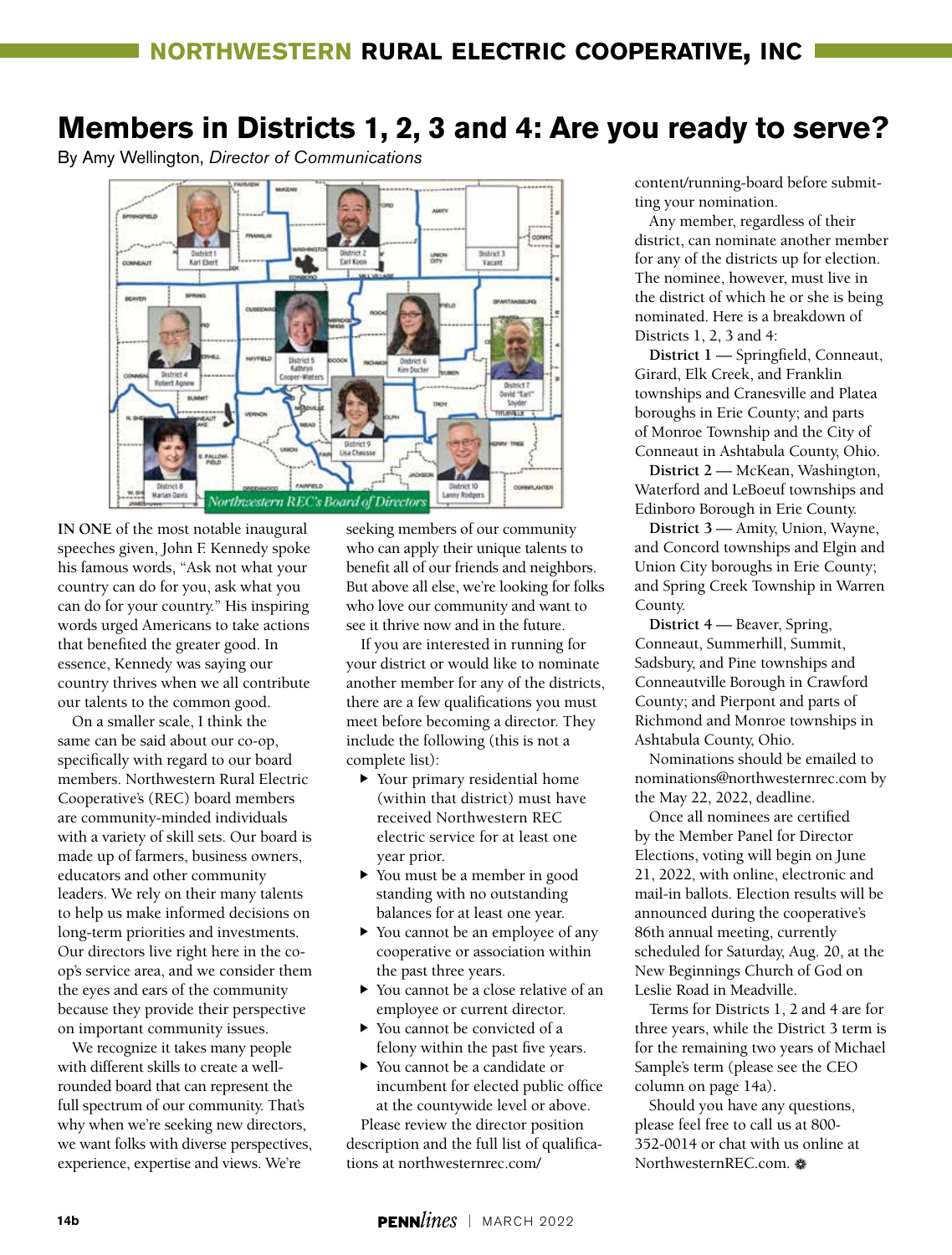

2019 — THE LAST YOUTH TOUR BEFORE COVID-19, from left, Matthew Hamilton, Titusville; Lianna Byler, Conneaut Area; Kaylee Mulligan, Saegertown; Maddy Burncheck, Cochranton; Maggie Thomas, Maplewood; Joel Ploski, Maplewood; Melody Stainbrook, DuBois; Kylie Vergnola, Maplewood; Sylvia Brawley, Maplewood; Olyvia Carr, Corry; Kimmy Reisinger, Saegertown; Ashley Wenzel, Saegertown; and Hayden Hitchcock, Cambridge Springs.

## **Coming this fall: Co-op Youth Ambassador Program**

By Amy Wellington, *Director of Communications*

**BECAUSE OF** COVID-19 concerns, Pennsylvania has canceled its participation in the Rural Electric Youth Tour again for 2022, so we're expanding the program! Before the pandemic hit in March 2020, Bill Buchanan, our president & CEO, started the discussion about youth joining the board of directors. His goal was to not only introduce today's youth to the cooperative way of business, but also to teach them the functionality and importance of boards — but then the pandemic hit.

So here we are two years later, and the pandemic is still affecting our plans, but this time in a positive way. With the co-op board of directors' encouragement, we are creating a Youth Ambassador Program that will begin in September 2022 and end with the weeklong Youth Tour to Washington, D.C., in June 2023, or

with a similar excursion.

The goal of our Youth Ambassador Program, as mentioned earlier, is to introduce today's youth to the cooperative way of business. Students will learn firsthand about cooperatives and energy issues, gain leadership skills and participate in community service projects.

We hope to recruit eight to 10 high school juniors, who are also members of Northwestern Rural Electric Cooperative. These students will participate in monthly meetings that will be organized around their schedules. This means meetings could take place in the evenings, on the weekends or even remotely. Students will be expected to participate in at least four or five of these meetings to be eligible for a Youth Tour scholarship.

At the monthly meetings, we'll explore the fundamentals of electricity (including a hot-line safety demon-

stration), the importance of the seven co-op principles, various alternative energy sources and the wonderful world of energy efficiency. We'll even delve into the numerous types of electric vehicles. We are also planning a fun energy competition toward the end of the program to recap everything students learned.

This is just a sneak peek into our new youth program. More information will be published in future *Penn Lines* issues, as well as on our website. Applications will be accepted online beginning in August. The first meeting of our Youth Ambassador Program will occur in October to celebrate National Co-op Month.

In the meantime, questions can be directed to my attention at awellington@northwesternrec.com or 800-352-0014. Today's youth are our cooperative members of tomorrow.